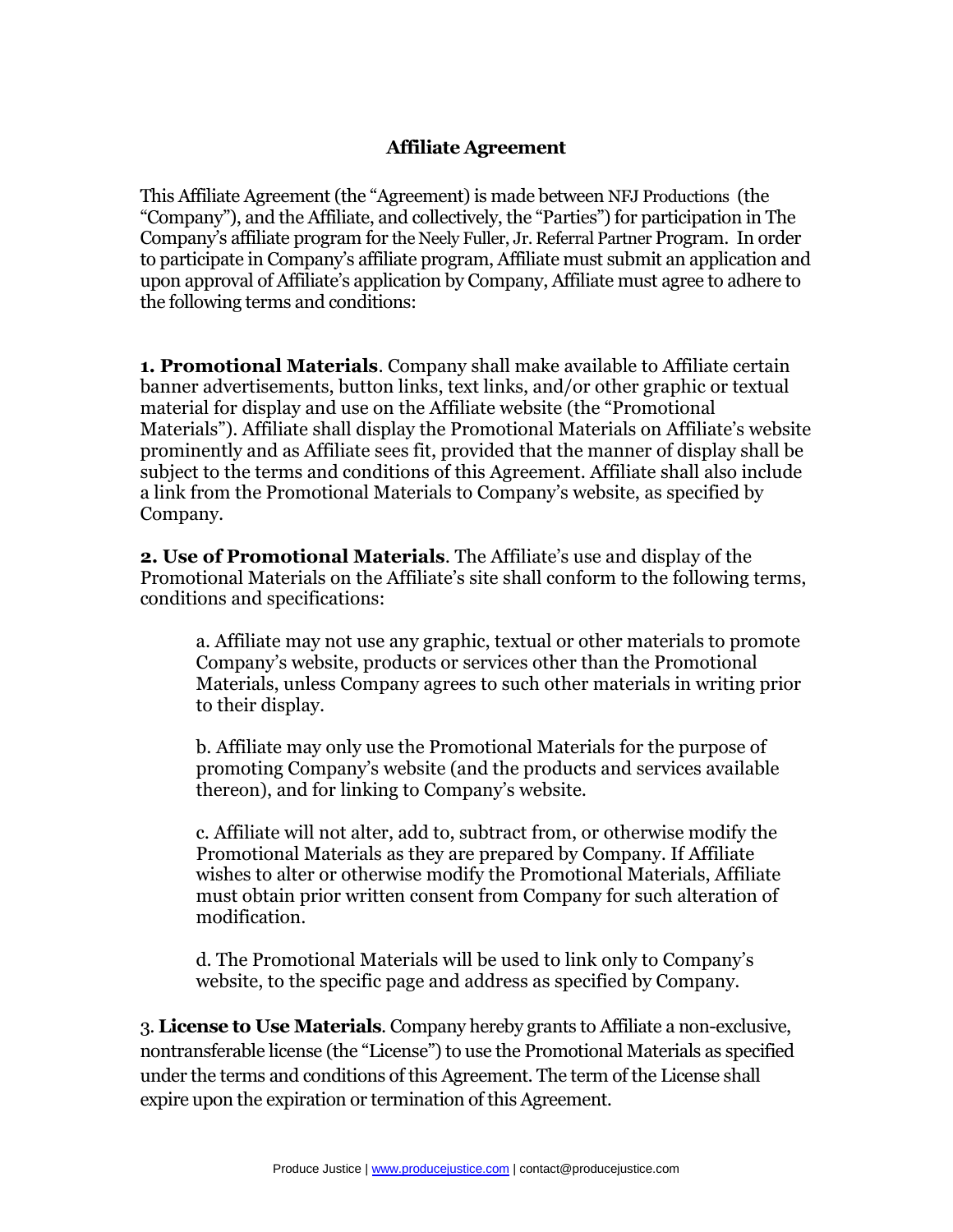4. **Intellectual Property**. Company retains all right, ownership, and interest in the Promotional Materials, and in any copyright, trademark, or other intellectual property in the Promotional Materials.

5. **Relationship of Parties**. This Agreement shall not be construed to create any employment relationship, agency relationship, or partnership between Company and Affiliate. Affiliate shall provide services for Company as an independent contractor. Affiliate shall have no authority to bind Company into any agreement, nor shall Affiliate be considered to be an agent of Company in any respect.

# 6. **Commissions**.

a. Company shall pay to Affiliate a referral fee (the "Commission") in the amount of 20% commission for each sale

b. Commissions are held for a period of 60 days from any purchase to protect Company in the event of any chargeback that may occur. Company shall pay all Commissions accrued and payable to Affiliate within 90 days of the registration payment. Payment is made via the Affiliate's PayPal account. \$50.00 minimum payment threshold.

# 7. **Affiliate's Responsibilities.**

a. Affiliate is solely responsible for the development, maintenance and operation of the Affiliate's website and for placing links on Affiliate's website to ensure full compliance with this Affiliate Agreement.

b. Affiliate is solely responsible for disclosing that the links provided on its website or marketed to potential customers/clients by other means are affiliate links in accordance with Section 5 of the Federal Trade Commission Act.

# 8. **Affiliate's Representations and Warranties**.

Affiliate represents and warrants the following:

a. Affiliate has the legal authority to enter into this Agreement and to be bound to the promises, covenants, and other duties set forth in this Agreement. b. Affiliate's website and its content is compliant with all federal, state, and local laws.

c. Affiliate's website does not contain any materials that are:

i. Sexually explicit, obscene, or pornographic;

ii. Offensive, profane, hateful, threatening, harmful, defamatory, libelous, harassing, or discriminatory (whether based on race, ethnicity, creed, religion, gender, sexual orientation, physical disability, or otherwise);

iii. Graphically violent, including any violent video game images; or

iv. Solicitous of any unlawful behavior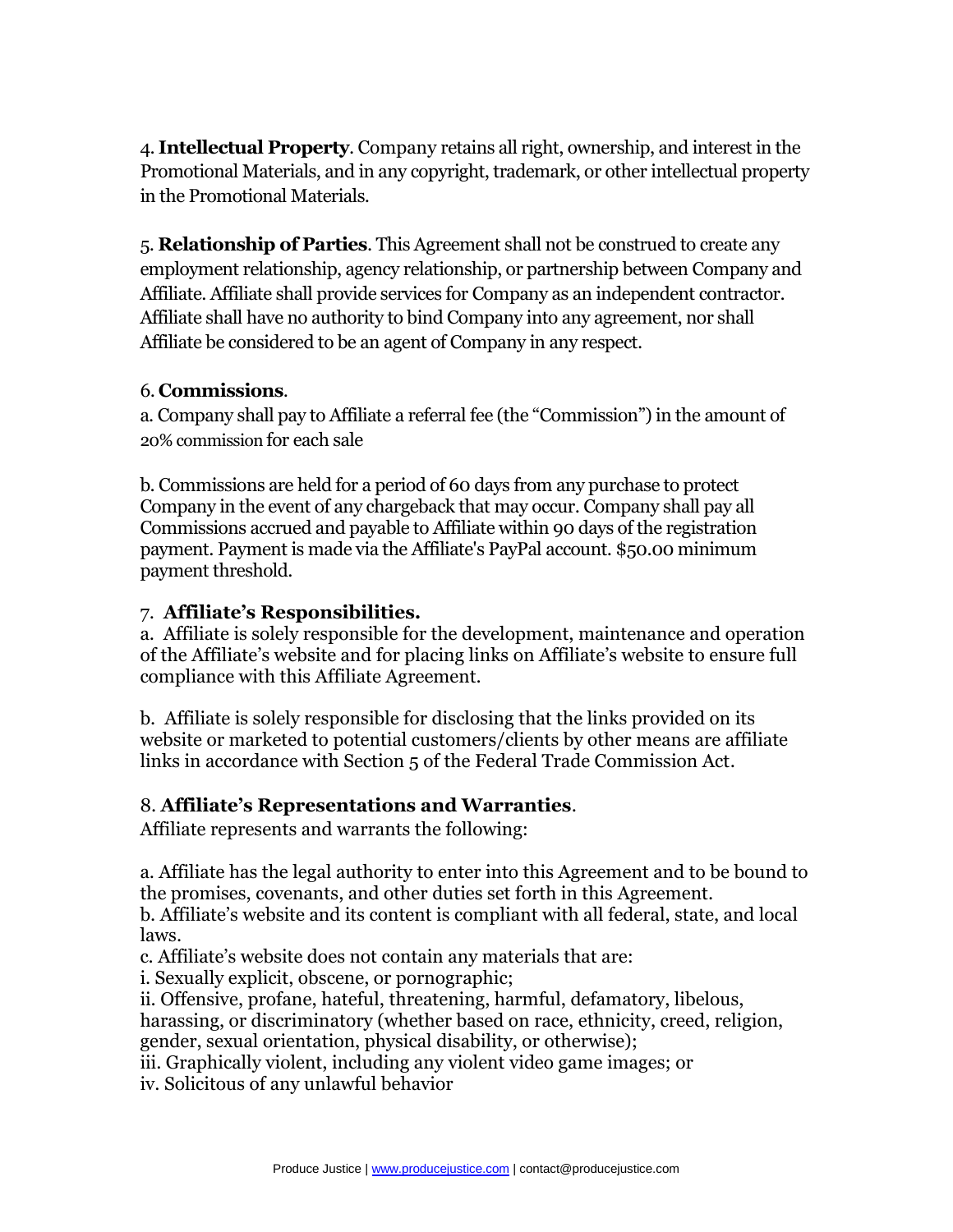d. Affiliate has obtained any necessary clearances, licenses, or other permission for any intellectual property used on Affiliate's website. Nothing on Affiliate's website infringes upon the intellectual property rights of any person or entity. No person or entity has brought or threatened an action claiming such infringement, nor does Affiliate have any reason to believe that any person or entity will bring or threaten such a claim in the future.

e. Affiliate will not use the Promotional Materials in any manner other than those set forth in Section 1 above.

f. Affiliate will not make any claim to ownership of the Promotional Materials, or of the copyright, trademark, or other intellectual property therein.

g. Affiliate will not publish or otherwise distribute any advertising materials for Affiliate's website that reference Company or Company's website unless Company gives prior written consent to the distribution of such materials. Affiliate will not use Company's name (or any name that is confusingly similar to Company's name) for any purpose on its website, in its promotional materials, or in any other context except to promote Company's website as specified in this Agreement. Affiliate will not register any domain name that incorporates Company's name, or that is confusingly similar to Company's name. h. Affiliate will not engage in the distribution of any unsolicited bulk emails (spam) in any way mentioning or referencing Company or Company's website.

9. **Indemnification**. Affiliate shall indemnify Company and hold Company harmless from any claim, damage, lawsuit, action, complaint, or other costs arising out of any breach of Affiliate's warranties set forth in Section 8 above. Affiliate shall also indemnify and hold Company harmless for any damage, loss or other cost arising out of the use or misuse by Affiliate of the Promotional Materials.

10. **Confidentiality**. Any information that Affiliate is exposed to by virtue of its relationship with Company under this Agreement, which information is not available to the general public, shall be considered to be "Confidential Company Information." Affiliate may not disclose any Confidential Company Information to any person or entity, except where compelled by law, unless Affiliate obtains prior written consent for such disclosure from Company.

## 11. **Term**.

a. This Agreement shall take effect upon the effective date, and shall remain in full force until terminated pursuant to the following paragraph (b).

b. Either Party shall have the right to terminate this Agreement at any time and for any reason. The terminating Party must give written notice to the other Party at least 30 days prior to the intended date of termination. The date of this notice will be considered the "Cancellation Date."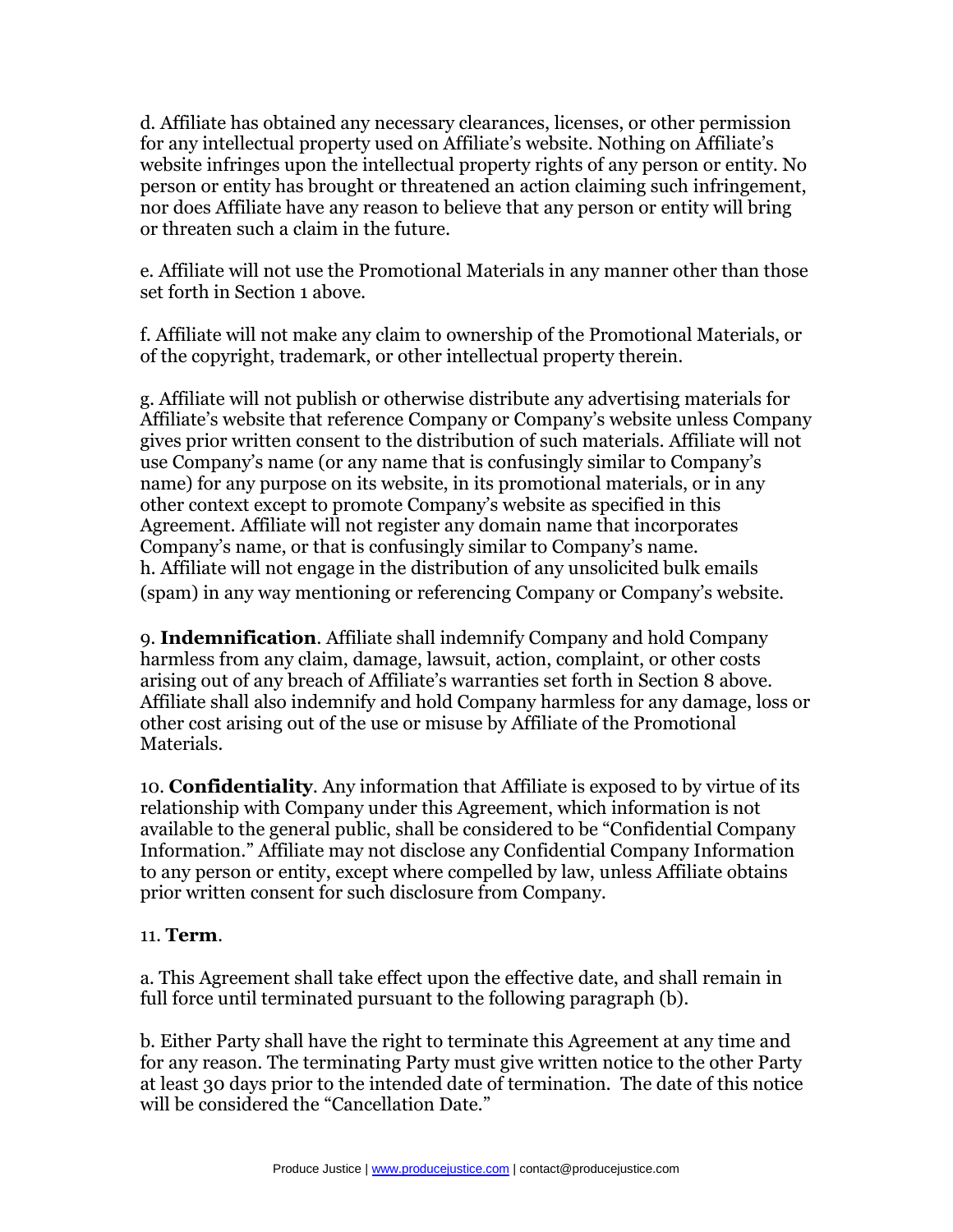## c. **Company's right to terminate.**

Affiliate's failure to comply with the terms of this Agreement for any reason may result in immediate cancellation of this Agreement by Company. Upon termination by Company for Affiliate's violation of this agreement, Affiliate forfeits any accrued, unpaid commissions. Notwithstanding the above, Company shall pay any pending commissions owed to Affiliate through the Cancellation Date, if Company's termination of this Agreement does not occur as a result of Affiliate's failure to comply with, or violation of this Agreement. Company, in its sole discretion, shall determine what action or nonaction constitutes a violation of this Agreement.

d. Upon cancellation by either party for any reason, Affiliate's license to use the intellectual property of Company for the purpose of promoting the products and/or services through the Affiliate Program will cease as of the Cancellation Date.

12. **Taxes**. Company shall not be responsible for any taxes owed by Affiliate arising out of Affiliate's relationship with Company as set forth in this Agreement. Company shall not withhold any taxes from the Commissions paid to Affiliate.

13. **Limitation of Liability**. **Company shall not be liable for any loss of profits or costs, or for any direct, indirect, special, incidental or consequential damages, including costs associated with the procurement of substitute goods or services (whether Company was or should have been aware or advised of the possibility of such damage), arising out of or associated with any loss, suspension or interruption of service, termination of this Agreement, use or misuse of the Promotional Materials, or other performance of services under this Agreement.**

14. **Severability**. If any part or parts of this Agreement shall be held unenforceable for any reason, the remainder of this Agreement shall continue in full force and effect and be binding upon the parties, their heirs, personal representatives, executors, and assigns. If any court of competent jurisdiction deems any provision of this Agreement invalid or unenforceable, and if limiting such provision would make the provision valid, then such provision shall be deemed to be construed as so limited.

15. **Headings**. The headings for section herein are for convenience only and shall not affect the meaning of the provisions of this Agreement.

16. **Entire Agreement**. This Agreement constitutes the entire agreement between Company and Affiliate, and supersedes any prior understanding or representation of any kind preceding the date of this Agreement. There are no